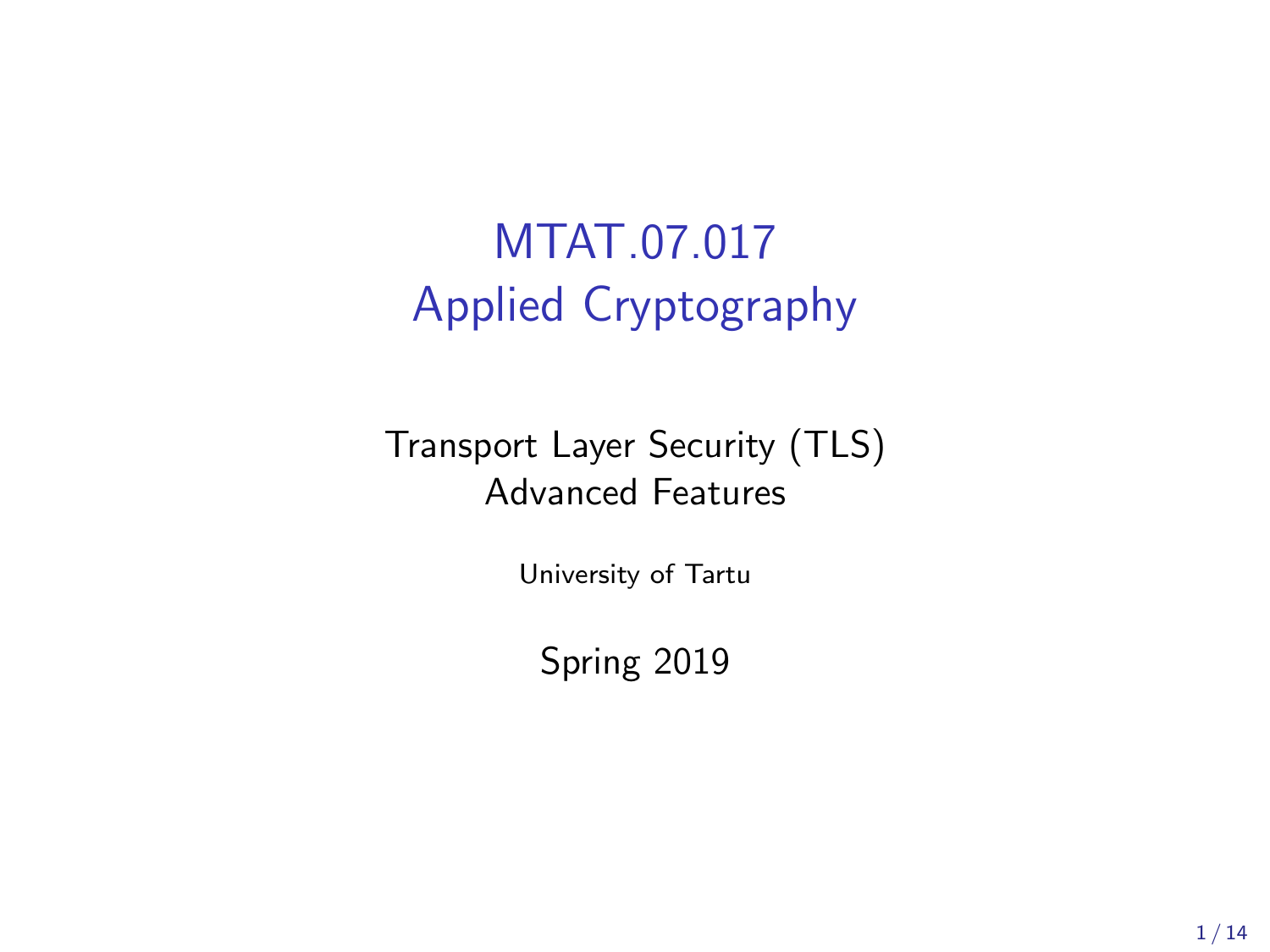# Server-Authenticated TLS



Client usually is authenticated on the application level by some shared secret (e.g., password). This can go wrong:

- Server can be impersonated
- Server can be compromised
- Password can be reused in another service
- Password can be guessed
- Password can be phished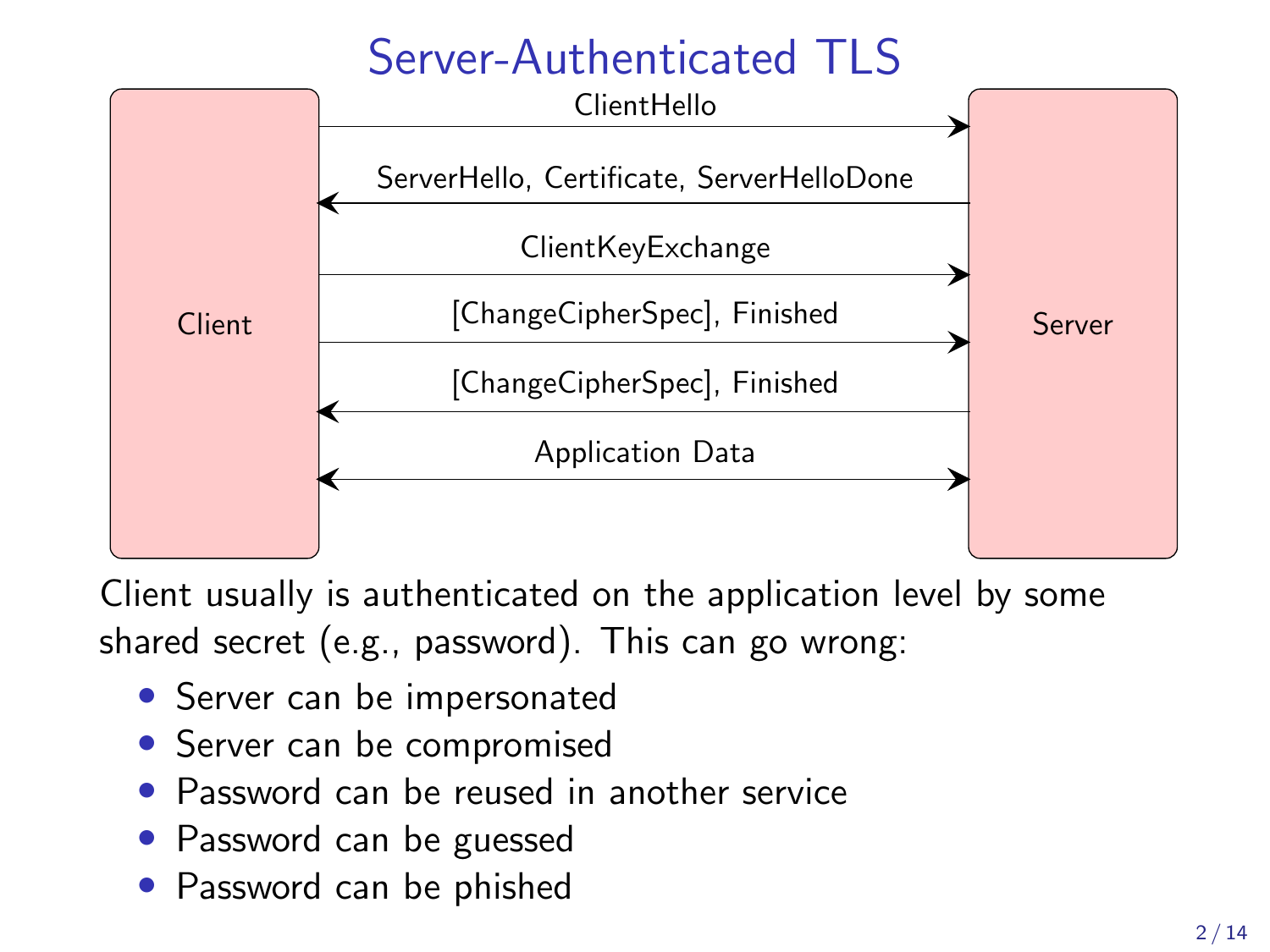## Client Certificate Authentication



- CertificateVerify signature over all handshake messages
- Can CertificateVerify be reused in another handshake?
- Why CertificateVerify is after ClientKeyExchange?
- Client's Certificate is sent before ChangeCipherSpec
- Client proves his identity by signing and not by decrypting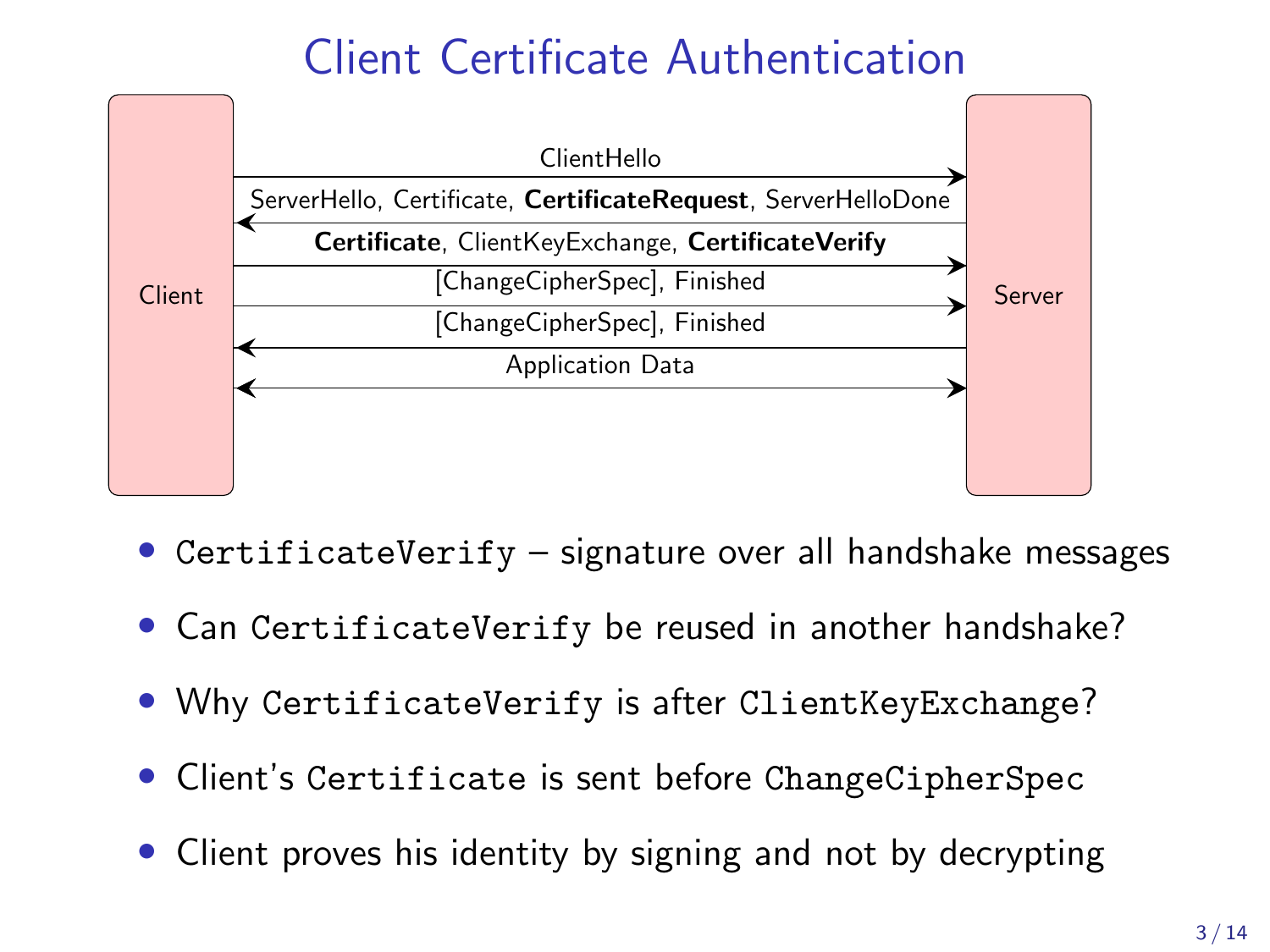## Renegotiation

- Any party can initiate negotiation of a new TLS session:
	- Client by sending ClientHello
	- Server by sending HelloRequest
- Handshake messages of the new TLS session are protected by the cipher suite negotiated in the previous TLS session
- Used by server to renegotiate stronger cipher suite or to request client certificate authentication if on application level client tries to access resources that require such security measure
- Client initiated renegotiation usually disabled on the server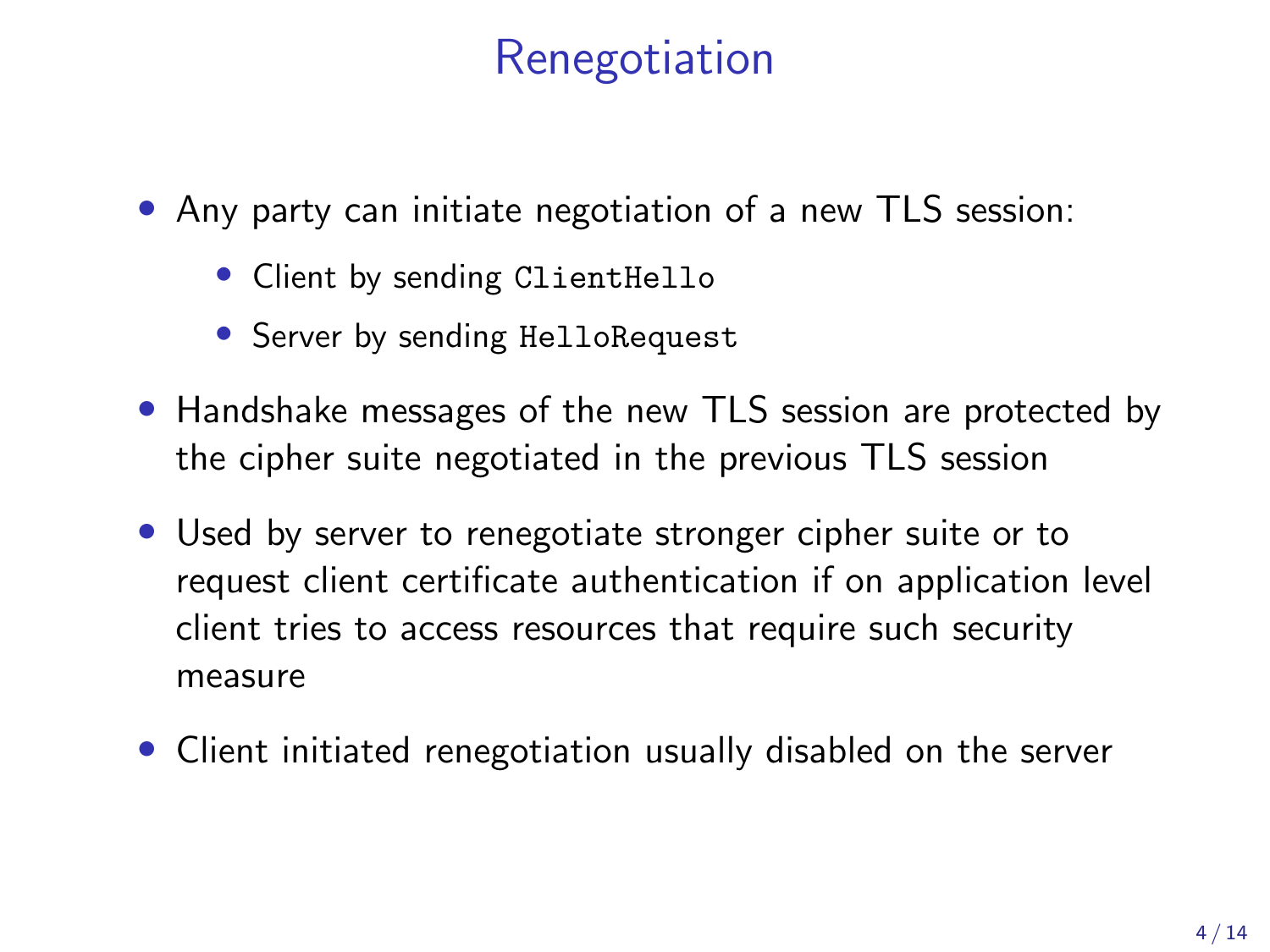#### Certificate request on renegotiation

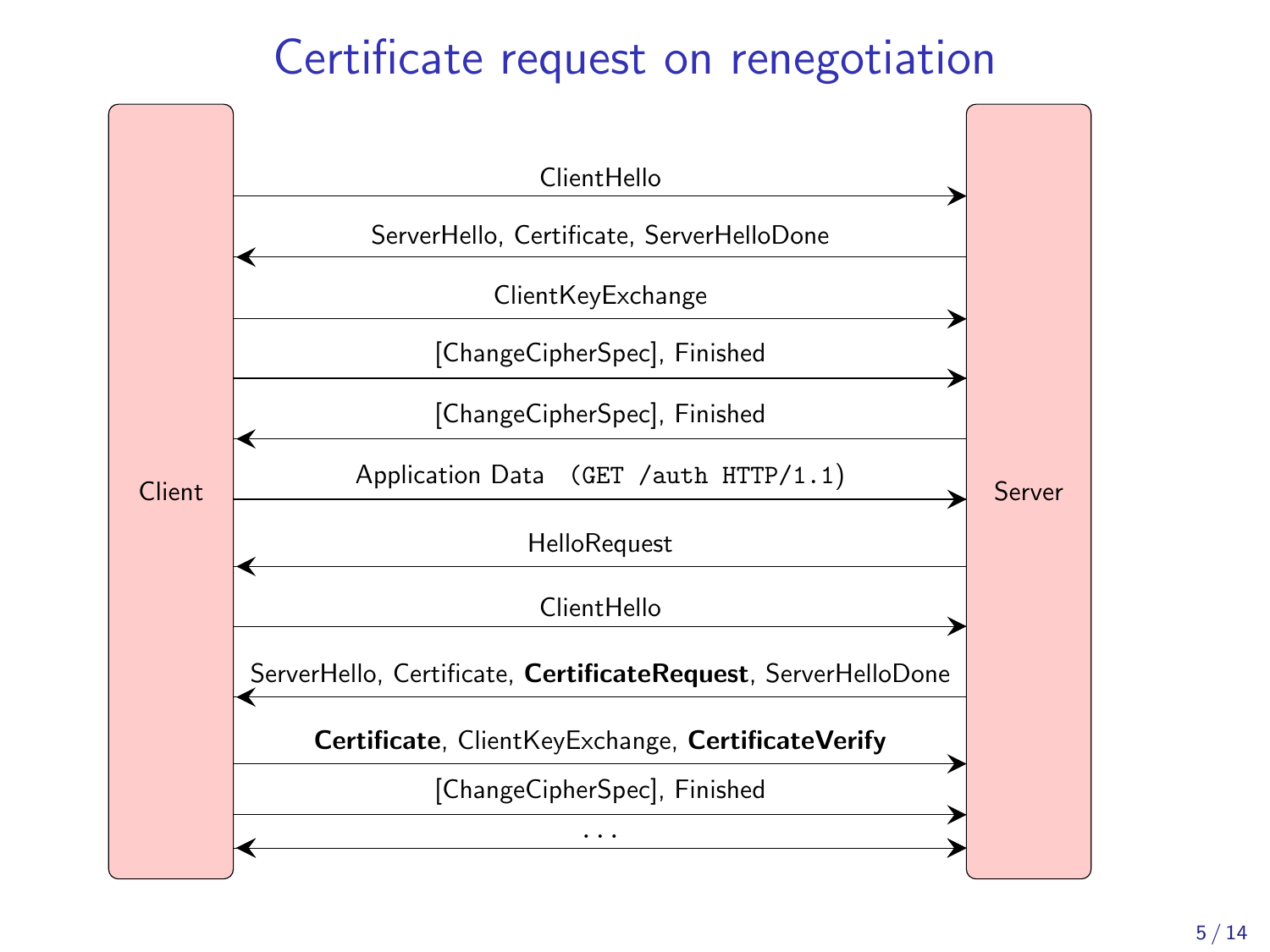# TLS decryption

#### UNCLASSIFIED

#### RSA Keys (Stating the Obvious)

If the Key Exchange type is RSA:

- $\geq$  If we can get a hold of the server's RSA private key, we can decrypt the Client Key Exchange message and read the pre master secret key. No other heavy work need be done.<br>  $\geq$  Valid for life of certificate
- 

#### UNCLASSIFIED

<https://www.eff.org/document/20141228-spiegel-scarletfever-program-attack-secure-sockets-layer-ssl-tls>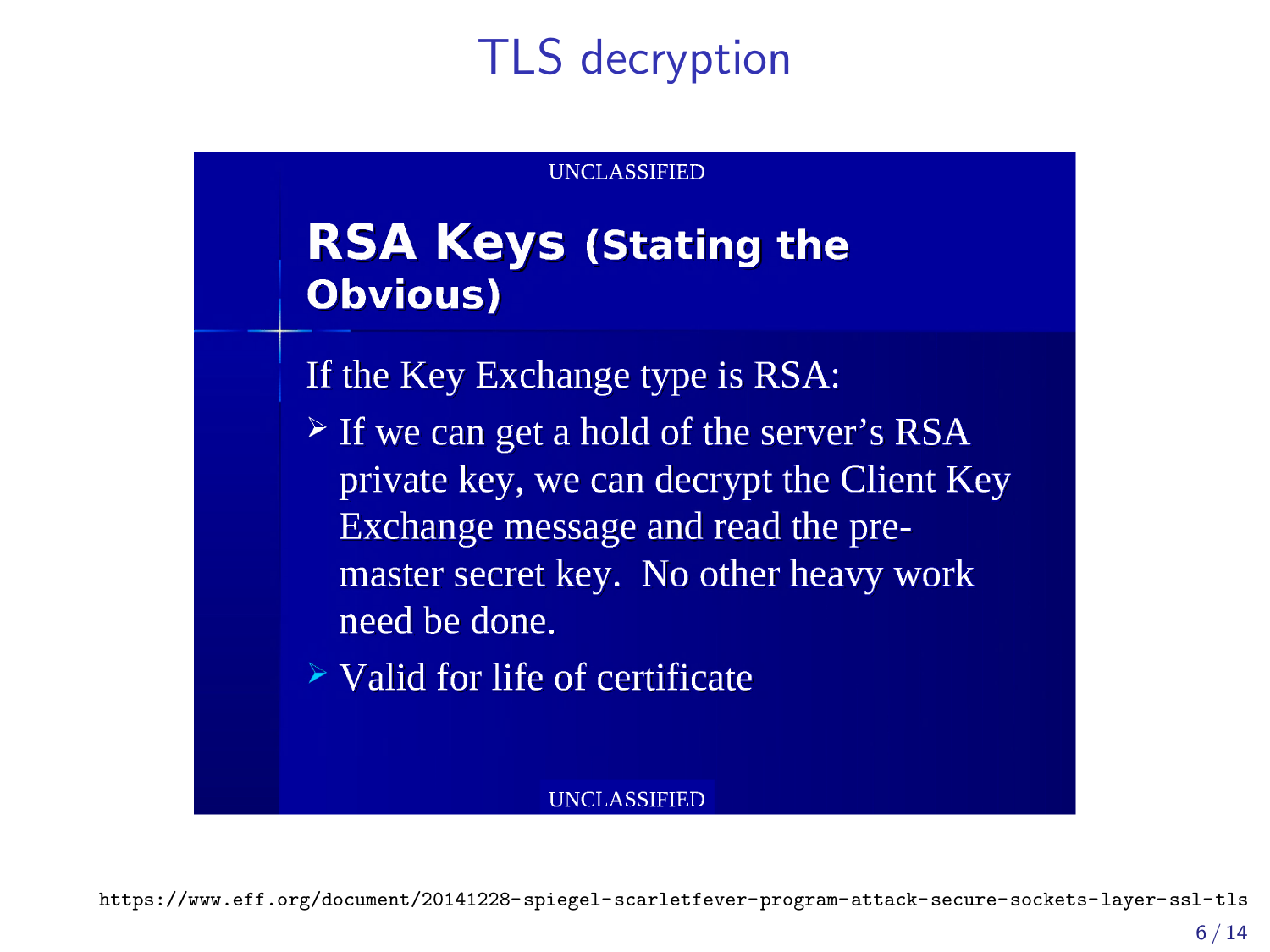### Diffie-Hellman Key Exchange



• 
$$
(2^5)^4 = 2^{5 \cdot 4} = (2^4)^5
$$

- $\bullet$  In practice multiplicative group of integers modulo  $p$  is used
- Discrete logarithm problem
	- hard to find x, given  $2^x = 32$  mod p
- Secure against passive eavesdropping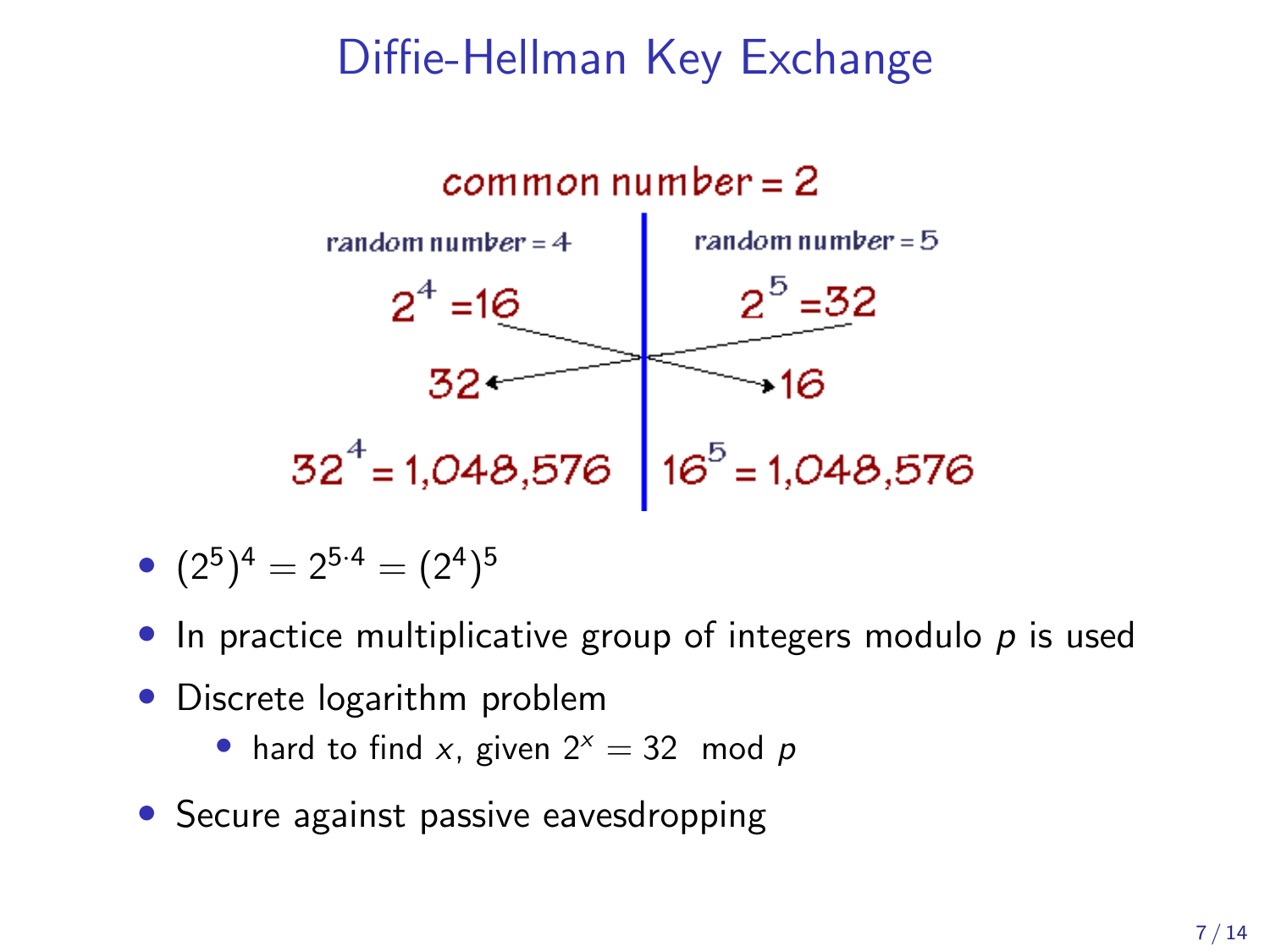# Diffie-Hellman Key Exchange



- ServerKeyExchange contains DH group, server's DH public key and server's RSA signature over DH public key, client randomness and server randomness
- ClientKeyExchange contains client's DH public key
- How is "pre-master secret" calculated?
- Handshake requires two public key operations ( $DH + RSA$ )
- Used by TLS\_(EC)DHE\_RSA\_WITH\_\* cipher suites
- Achieves perfect forward secrecy  $8/14$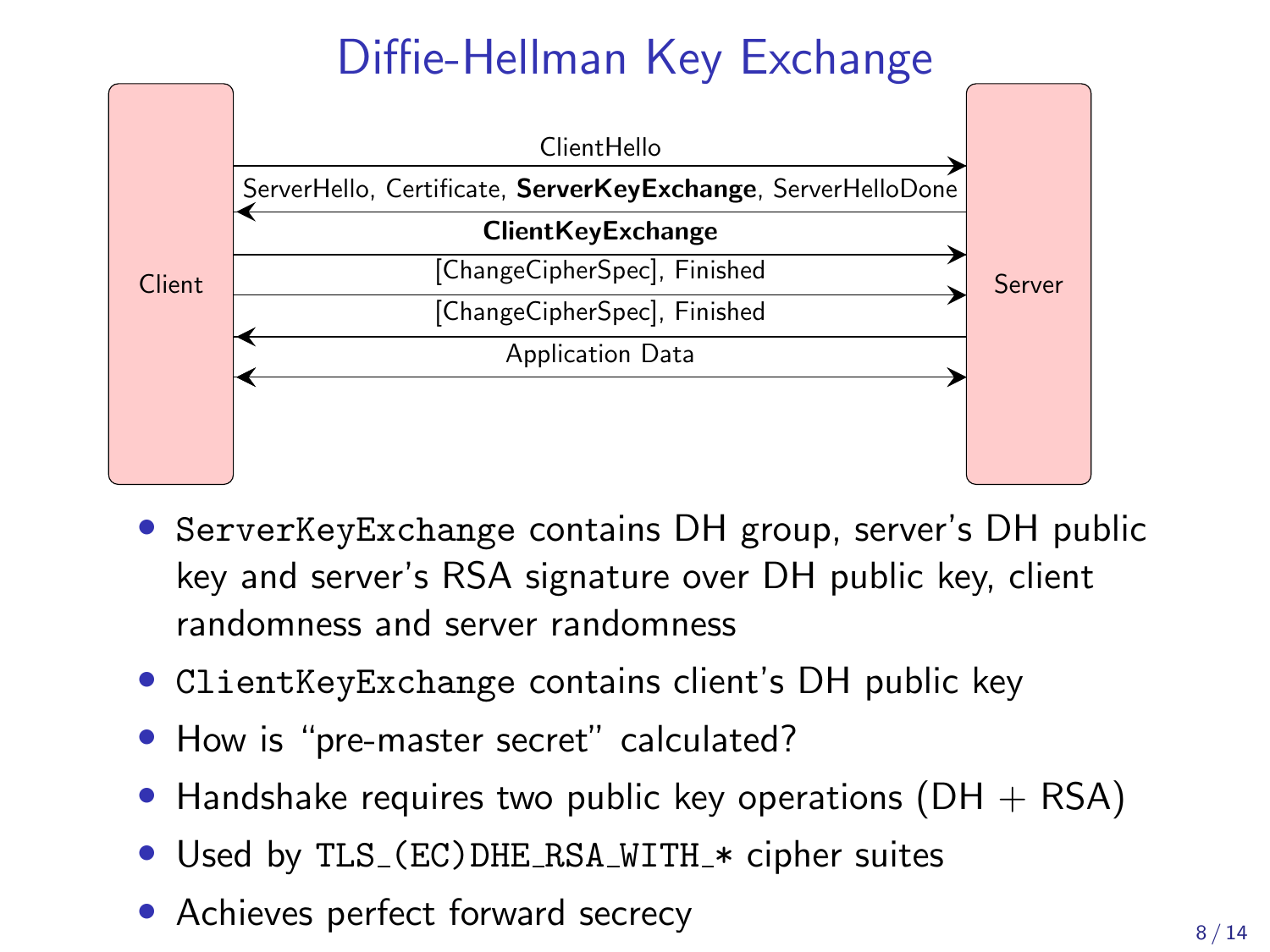## Perfect Forward Secrecy



Benefits:

- Attacker who has compromised RSA private key cannot decrypt previous TLS traffic
- Attacker who has compromised RSA private key has to execute active MITM attack
- Attacker has to crack  $x$  asymmetric keys to decrypt  $x$  sessions made to the server
- PFS is achieved by using the long-term private key to authenticate a short-term key that is used to encrypt the actual data.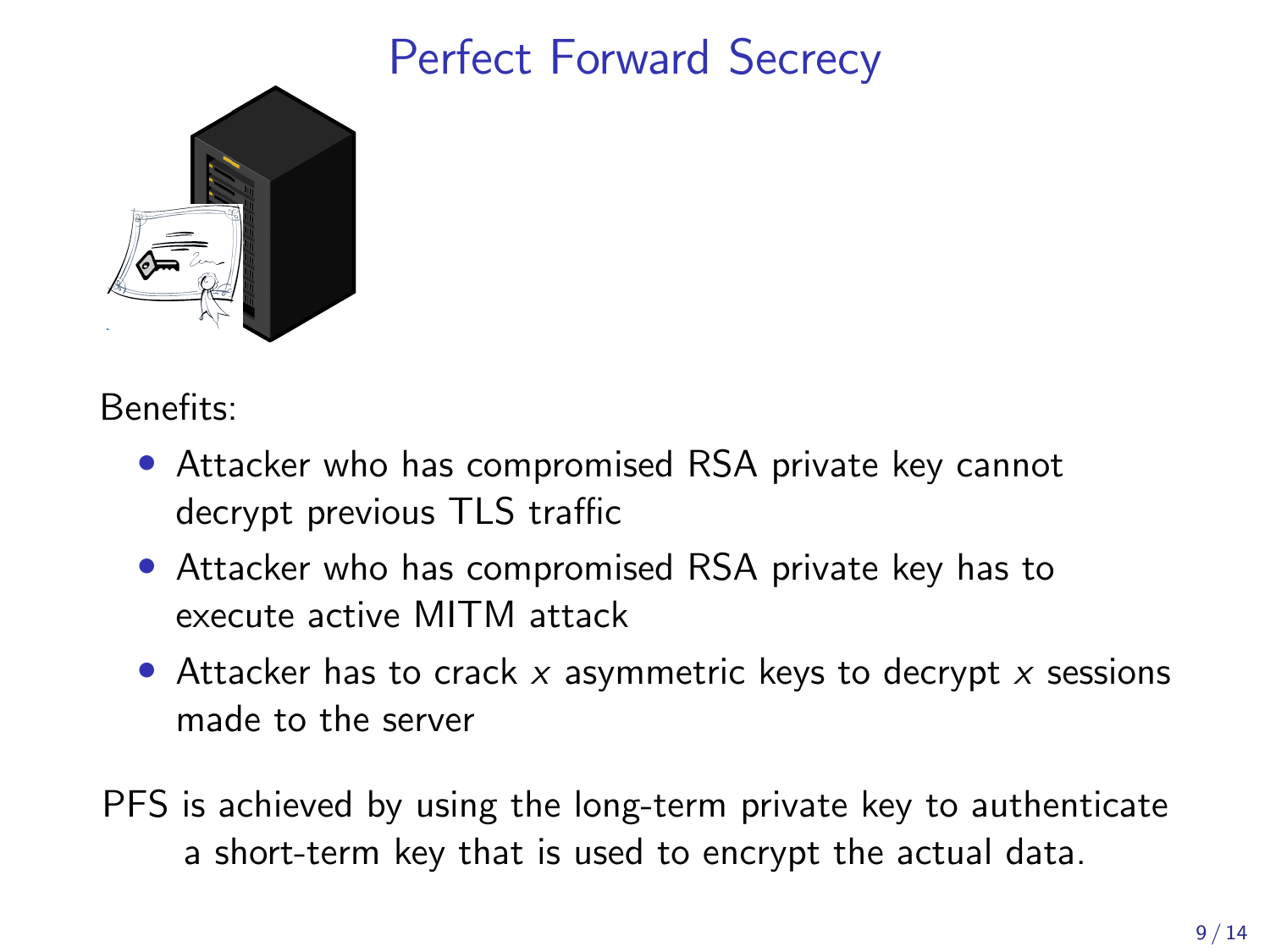## **Extensions**

- ClientHello can contain length-prefixed extensions
- ServerHello will contain response to client's extensions
- Most popular extensions:
	- Server Name Indication (SNI) extension (RFC 3546)
		- ▼ Extension: server name Type: server name (0x0000) Length: 17 ▼ Server Name Indication extension Server Name list length: 15 Server Name Type: host name (0) Server Name length: 12 Server Name: www.eesti.ee
	- TLS Session Tickets (RFC 5077)
		- Type: SessionTicket TLS (0x0023) Length: 180 Data (180 bytes)

#### • Elliptic Curves (RFC 4492)

- **VExtension: elliptic curves** Type: elliptic curves (0x000a) Length: 8 Elliptic Curves Length: 6 ▼ Elliptic curves (3 curves) Elliptic curve: secp256r1 (0x0017) Elliptic curve: secp384r1 (0x0018) Elliptic curve: secp521r1 (0x0019)
- Heartbeat (RFC 6520)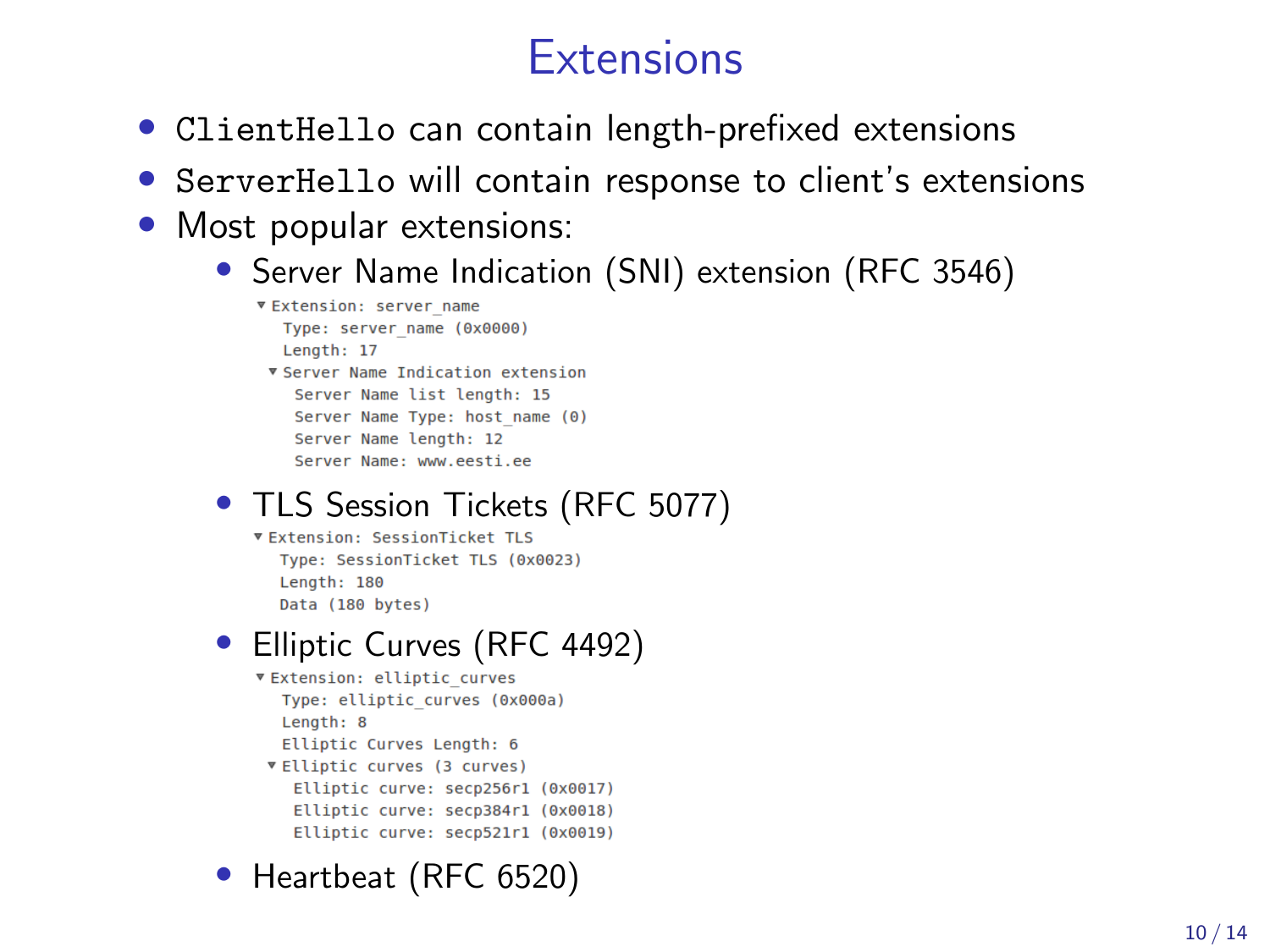#### Task: TLS client – 5p

Implement TLS v1.2 client that can obtain HTTP response.

```
$ ./tls_client.py https://127.0.0.1:4433/
--> client hello()
<--- handshake()
        <--- server_hello()
        [+] server randomness: 57359448EF20879409852D451B1A3089D620A95944BF8092
        [+] server timestamp: 2019-04-26 11:46:00
        [+] TLS session ID:
        [+] Cipher suite: TLS_RSA_WITH_RC4_128_SHA
<--- handshake()
        <--- certificate()
        [+] Server certificate length: 554
<--- handshake()
        <--- server_hello_done()
--> client_key_exchange()
--> change_cipher_spec()
--> finished()
<--- change_cipher_spec()
<--- handshake()
        \left\langle \begin{array}{cc} - - - & f \text{inside} \end{array} \right\rangle--> application_data()
GET / HTTP/1.0
<--- application_data()
HTTP/1.0 200 OK
Hello!
[+] Closing TCP connection! 11/14
```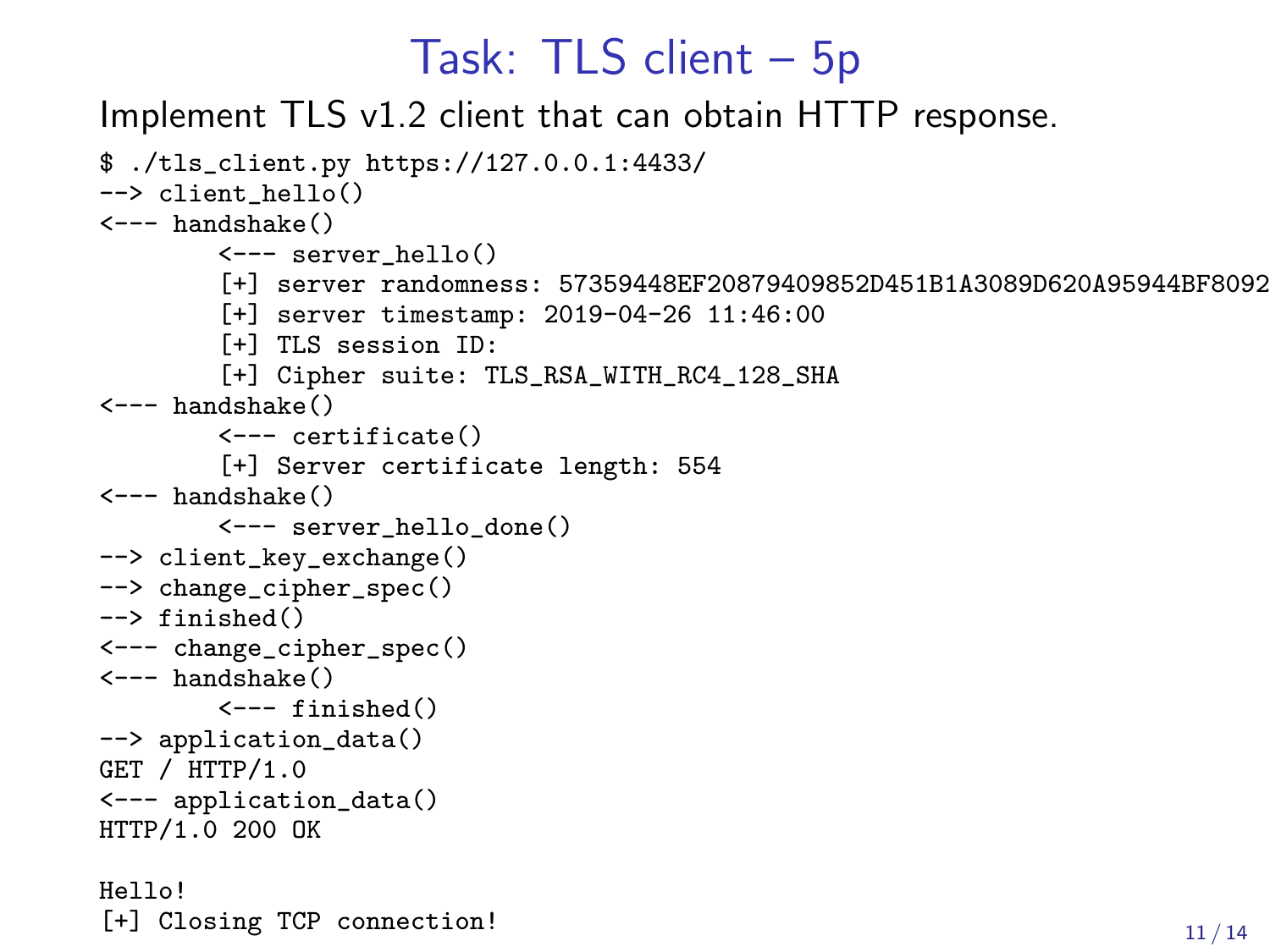## Task: TLS client

Client has to support TLS RSA WITH RC4 128 SHA cipher suite

- Template contains fully implemented PRF(), derive master secret(), derive keys(), encrypt(), decrypt() and client/server finished hash calculation code
	- Make sure you provide correct inputs to these functions (!!!)
- Your TLS client should work on www.facebook.com
- Grading:
	- 2 points if a server accepts your ClientKeyExchange message
	- 2 points if a server accepts your Finished message
	- 1 point if your code can show HTTP response
- You can use tls\_server binary for development (port 4433)
- Wireshark "Decode As" "TCP Destination 4433" "SSL"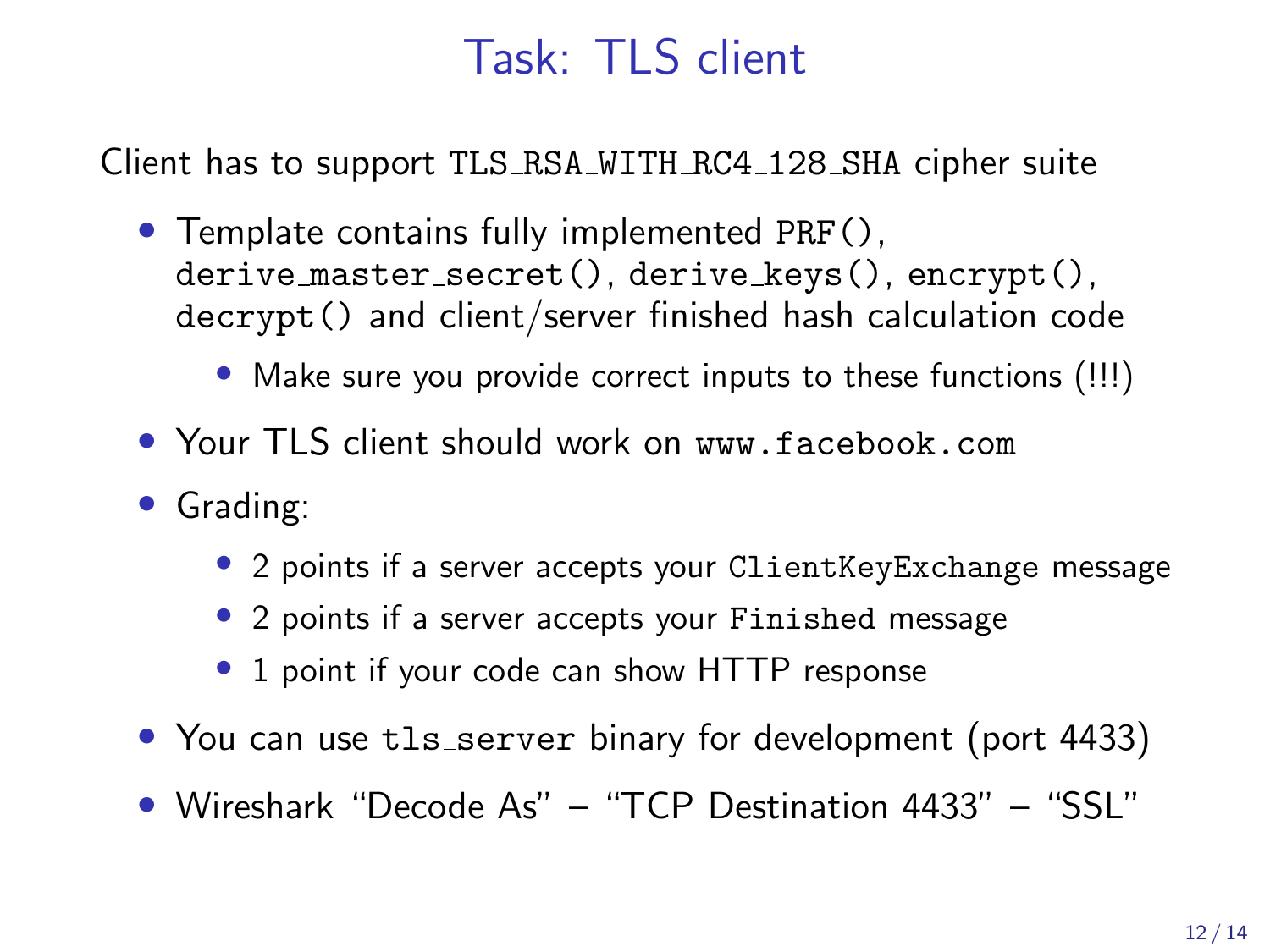

```
$ ./tls_server --port 4433
[+] Connection from 127.0.0.1:38452
<--- handshake()
        \leftarrow-- client_hello()
        [+] version: 0303
         [+] client randomness: 5AE1C2C0A89495A695EFD7945EEBE629CE3AE6E42673172266072BF54EEE1BB9
         [+] client timestamp: 2019-04-26 15:14:56
        [+] TLS session ID:
        [+] Cipher suites:
             TLS_RSA_WITH_RC4_128_SHA
        [+] Compression methods:
                 null
        [+] Extensions length: 0
--> server_hello()
         [+] server randomness: 5AE1C2C036B7A4C11ABF8450E64B3EC52D188A936C12DEC1FCEDF8BE5DA551F1
        [+] server timestamp: 2019-04-26 15:14:56
         [+] TLS session ID:
        [+] Cipher suite: TLS_RSA_WITH_RC4_128_SHA
--> certificate()
        [+] Server certificate length: 554
--> server hello done()
<--- handshake()
        <--- client_key_exchange()
         [+] PreMaster length: 128
         [+] PreMaster (encrypted): b333386d576b129a7a486a0515f390258572d252f0db2380e14adeaff4a75c81efbac6f4ccc4929557b0197e6938a46ecf4f1bb7530cf91bc21f3d459d7ac5a9ab6b977b53af00cddbb11f25fed5c8733d06ef4be03624139e96a4e61c8f0bba3e5ff0c89857b6057cfc9e5c9ed66c713125dc39041bcf0ceb0684d4cda29a39
         [+] PreMaster: 030362b7dc1497d02d377d34c30a446839214f32d48f5163a2979d614019ed8778048ff8c60cd97757b88a8bd6afdc5a
<--- change_cipher_spec()
        [+] Applying cipher suite:
                 [+] master secret = PRF(030362b7dc1497d02d377d34c30a446839214f32d48f5163a2979d614019ed8778048ff8c60cd97757b88a
                 [+] master secret: c182ff31961f326b777b9ec627ba4b17b2ea9b0a606ba1c04be2d0b8347aa3a3d92fe7de13880f07dbbfb9909fb
                 [+] client mac key: 0cdc5de9428c8f56ffa6e62df3b2f837ce866623
                 [+] server mac key: a304d7dae33435a757e0eb4efb2ca062354aefbf
                 [+] client enc_key: 82f955c772a4e9b39c009188a149976f
                 [+] server_enc_key: e9caad52b25f872a96b8d2d5657c7835
<--- handshake()
        <--- finished()
        [+] client_verify (received): cb0a97cbaf1fddacda50160c
        [+] client_verify (calculated): cb0a97cbaf1fddacda50160c
--> change_cipher_spec()
--> finished()
<--- application_data()
GET / HTTP/1.0
--> application data()
HTTP/1.0 200 OK
Hello!
neulo:<br>[+] Closing TCP connection! 13 / 14
```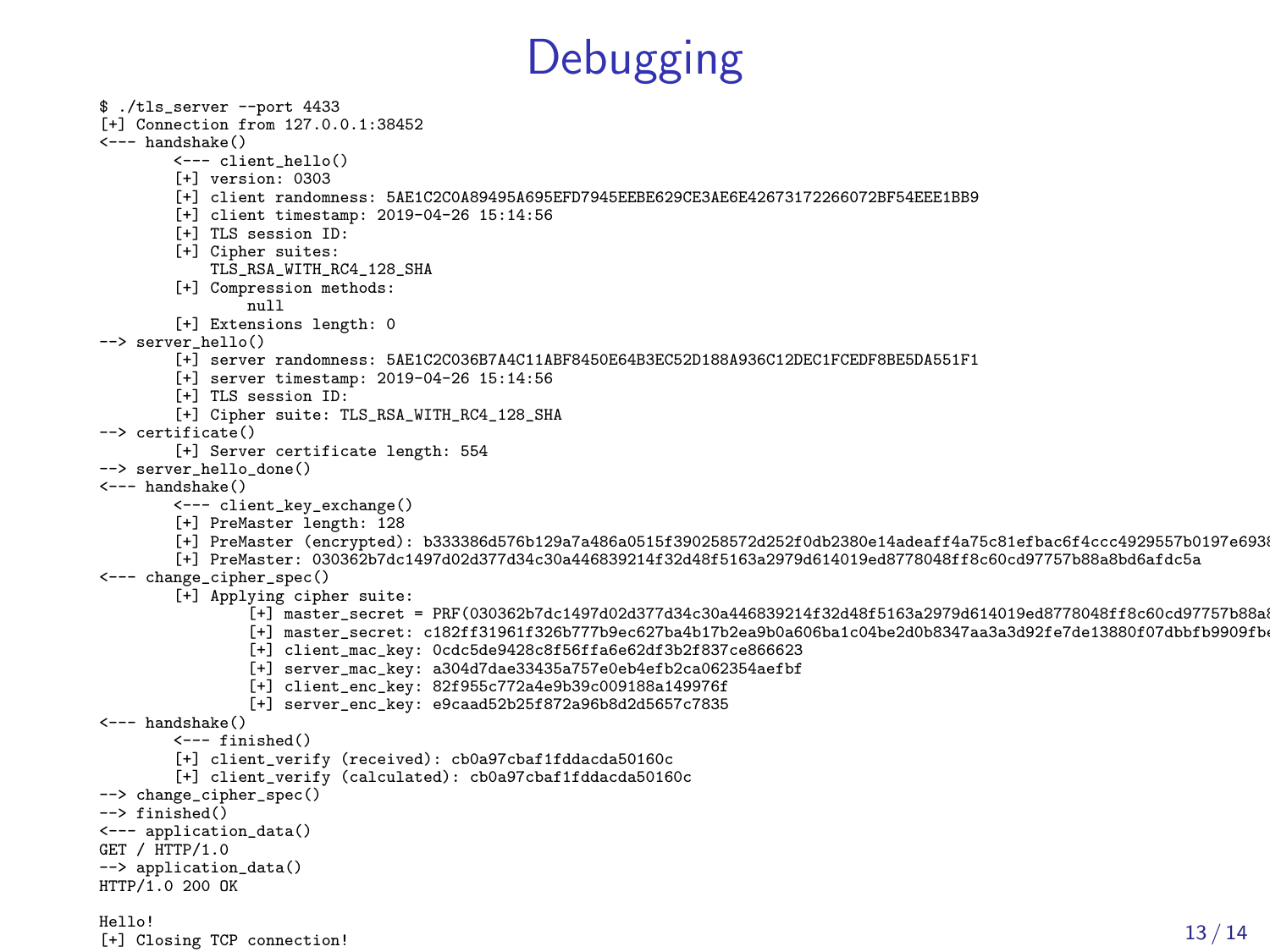## RC4 (TLS\_RSA\_WITH\_RC4\_128\_SHA)

```
$ ./tls_client.py https://www.swedbank.ee/
--> client hello()
<--- alert()
           [-] fatal: 40
$ ./tls_client.py https://www.nordea.ee/
--> client_hello()
\leftarrow-- alert()[-] fatal: 40
$ ./tls_client.py https://www.eesti.ee/
--> client hello()
<--- alert()
           [-] fatal: 40
$ ./tls client.py https://www.facebook.com/
--> client hello()
<--- handshake()
           <--- server_hello()
           [+] server randomness: 5D8ED830872A31CCE442E042D9B057657329122E6FC28B7F8EA1EFFDBF145F34
           [+] server timestamp: 2019-09-28 06:49:04
           [+] TLS session ID: E3279B254961AA66F89C90D9CC419A564EDC9D795C9405F6A50574BA1036B1DD<br>[+] Cipher suite: TLS RSA WITH RC4 128 SHA SSL Report: www.facebook.com (157.240.11.35)
           [-1] Cipher suite: TLS RSA WITH RC4 128 SHA
                                                                                                                                             Oualys. SSL Labs
<--- handshake()
                                                                       Assessed on: Wed, 01 May 2019 04:56:25
           <--- certificate()
           [+] Server certificate length: 1792
                                                                      Summary
<--- handshake()
           <--- server_hello_done()
                                                                                      Overall Rating
--> client_key_exchange()
--> change_cipher_spec()
                                                                                                                        Certificate
--> finished()
                                                                                                                   Protocol Suppo
<--- change_cipher_spec()
<--- handshake()
                                                                                                                     Key Furham
           <--- finished()
                                                                                                                     Circher Strengt
--> application data()
GET / HTTP/1.0
<--- application_data()
                                                                                   Visit our documentation page for more information, conflouration guides, and books. Known issues are documented here
HTTP/1.1 301 Moved Permanently
Vary: Accept-Encoding
                                                                                           This server accepts RC4 cipher, but only with older protocols. Grade capped to B. MORE INFO a
Location: https://www.facebook.com/
Content-Type: text/html; charset="utf-8"
                                                                                                           nental: This server supports TLS 1.3 (RFC 8446)
Date: Wed, 01 May 2019 15:37:46 GMT
                                                                                                        Static Public Key Pinning observed for this server.
Connection: close
Content-Length: 0<br>[+] Closing TCP connection!
                                                                                           HTTP Strict Transport Security (HSTS) with long duration deployed on this server. NORE INFO
[+] Closing TCP connection! 14 / 14 and 14 and 14 and 14 and 14 and 14 and 14 and 14 and 14 and 14 and 14 and 14 and 14 and 14 and 14 and 14 and 14 and 14 and 14 and 14 and 14 and 14 and 14 and 14 and 14 and 14 and 14 and
```